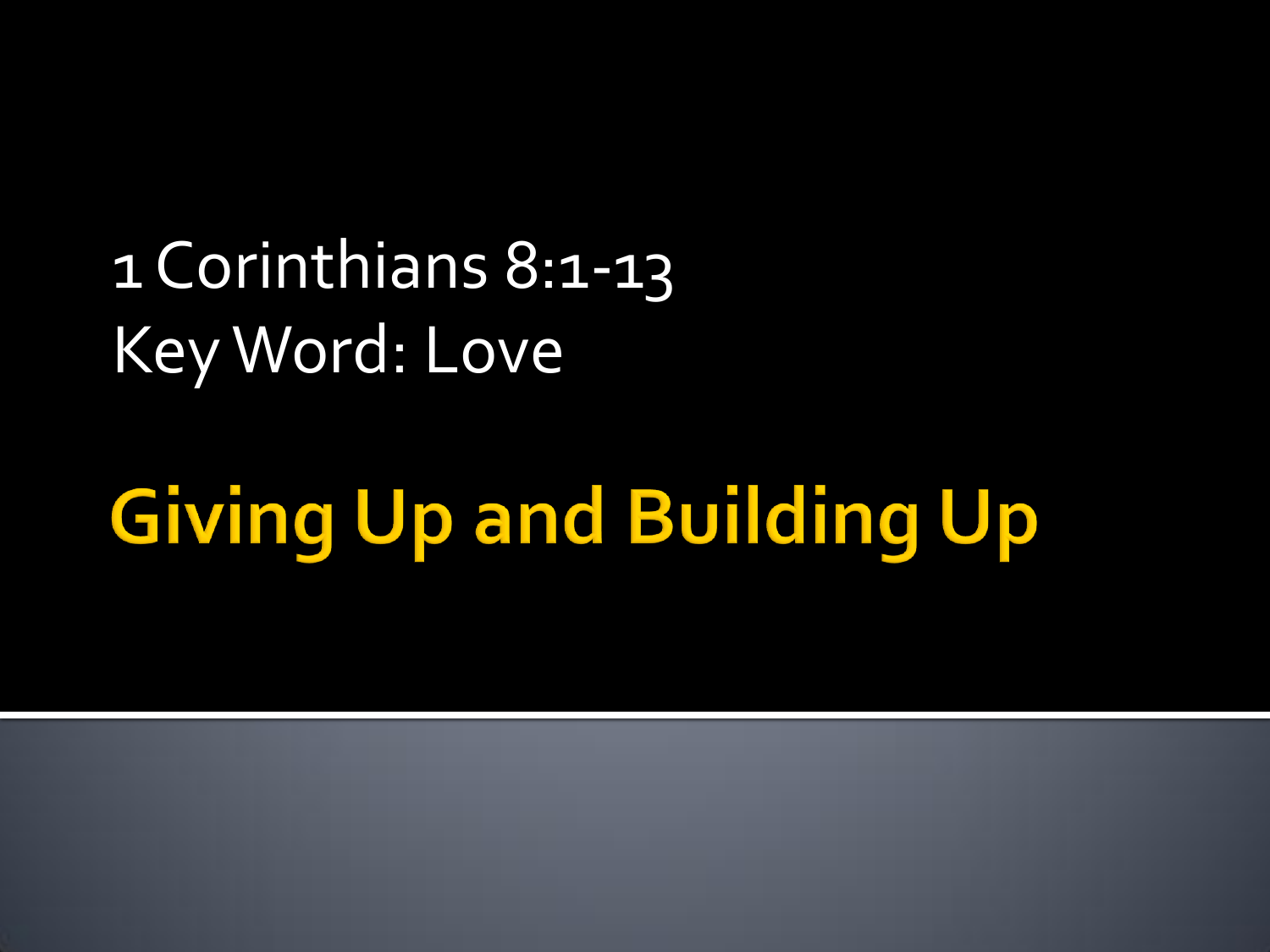# Outline

- **1) Knowledge Puffs Up (verses 1-3)**
- **2) Foundational Truth (verses 4-6)**
- **3) Stumbling Block to the Weak (verses 7-10)**
- **4) I will never \_\_\_\_\_\_, lest I make my brother stumble. (verses 11-13)**
- **5) Crucified Lifestyle**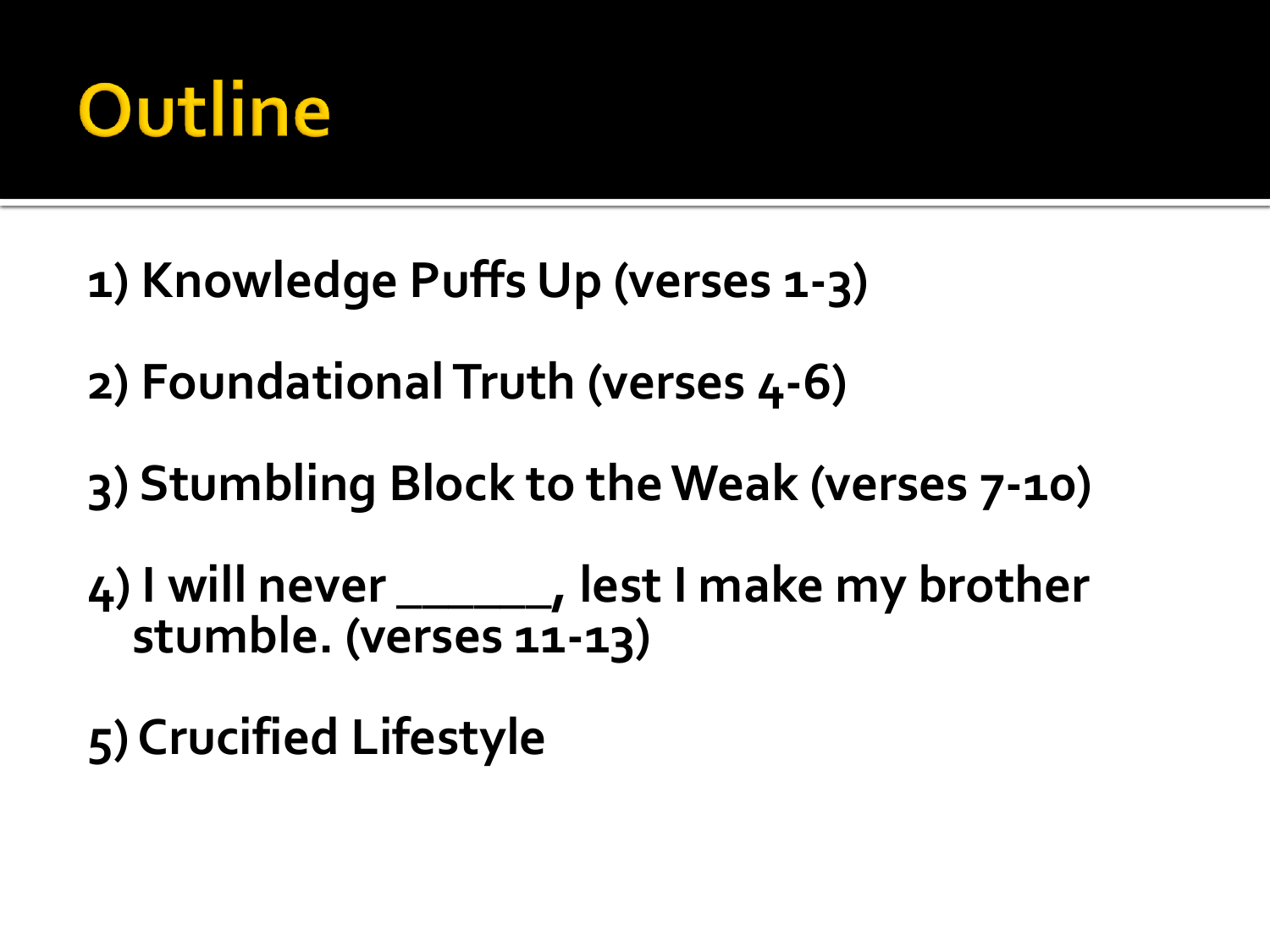#### 1 Corinthians 8:1–13 (ESV) **Food Offered to Idols**

**8** Now concerning food offered to idols: we know that "all of us possess knowledge." This "knowledge" puffs up, but love builds up. <sup>2</sup> If anyone imagines that he knows something, he does not yet know as he ought to know. **<sup>3</sup>**But if anyone loves God, he is known by God. **<sup>4</sup>**Therefore, as to the eating of food offered to idols, we know that "an idol has no real existence," and that "there is no God but one." **<sup>5</sup>** For although there may be so-called gods in heaven or on earth—as indeed there are many "gods" and many "lords"— **<sup>6</sup>** yet for us there is one God, the Father, from whom are all things and for whom we exist, and one Lord, Jesus Christ, through whom are all things and through whom we exist.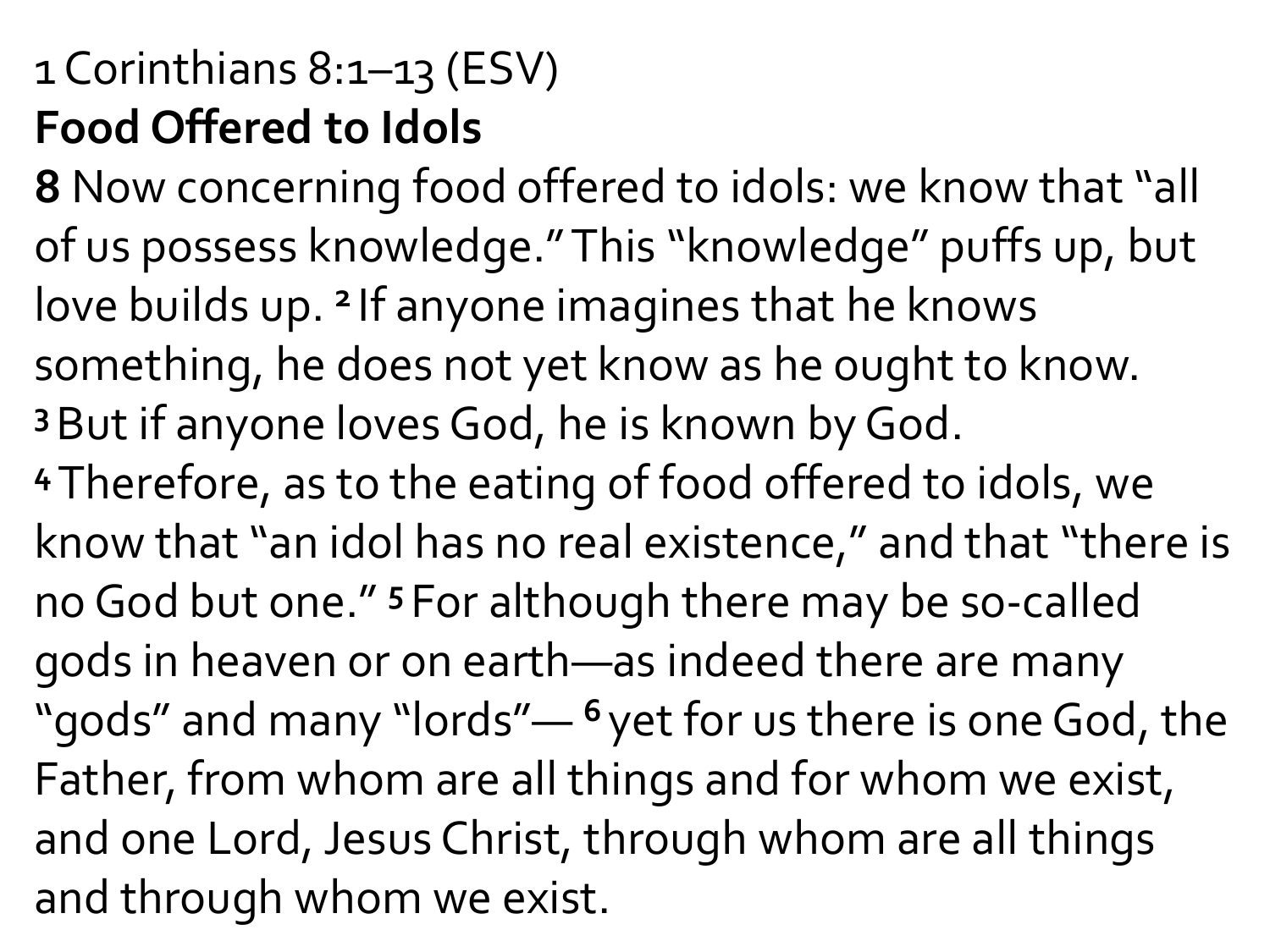**<sup>7</sup>**However, not all possess this knowledge. But some, through former association with idols, eat food as really offered to an idol, and their conscience, being weak, is defiled. **<sup>8</sup>** Food will not commend us to God. We are no worse off if we do not eat, and no better off if we do. **<sup>9</sup>**But take care that this right of yours does not somehow become a stumbling block to the weak. **<sup>10</sup>** For if anyone sees you who have knowledge eating in an idol's temple, will he not be encouraged, if his conscience is weak, to eat food offered to idols? **<sup>11</sup>**And so by your knowledge this weak person is destroyed, the brother for whom Christ died. **<sup>12</sup>** Thus, sinning against your brothers and wounding their conscience when it is weak, you sin against Christ. **<sup>13</sup>**Therefore, if food makes my brother stumble, I will never eat meat, lest I make my brother stumble.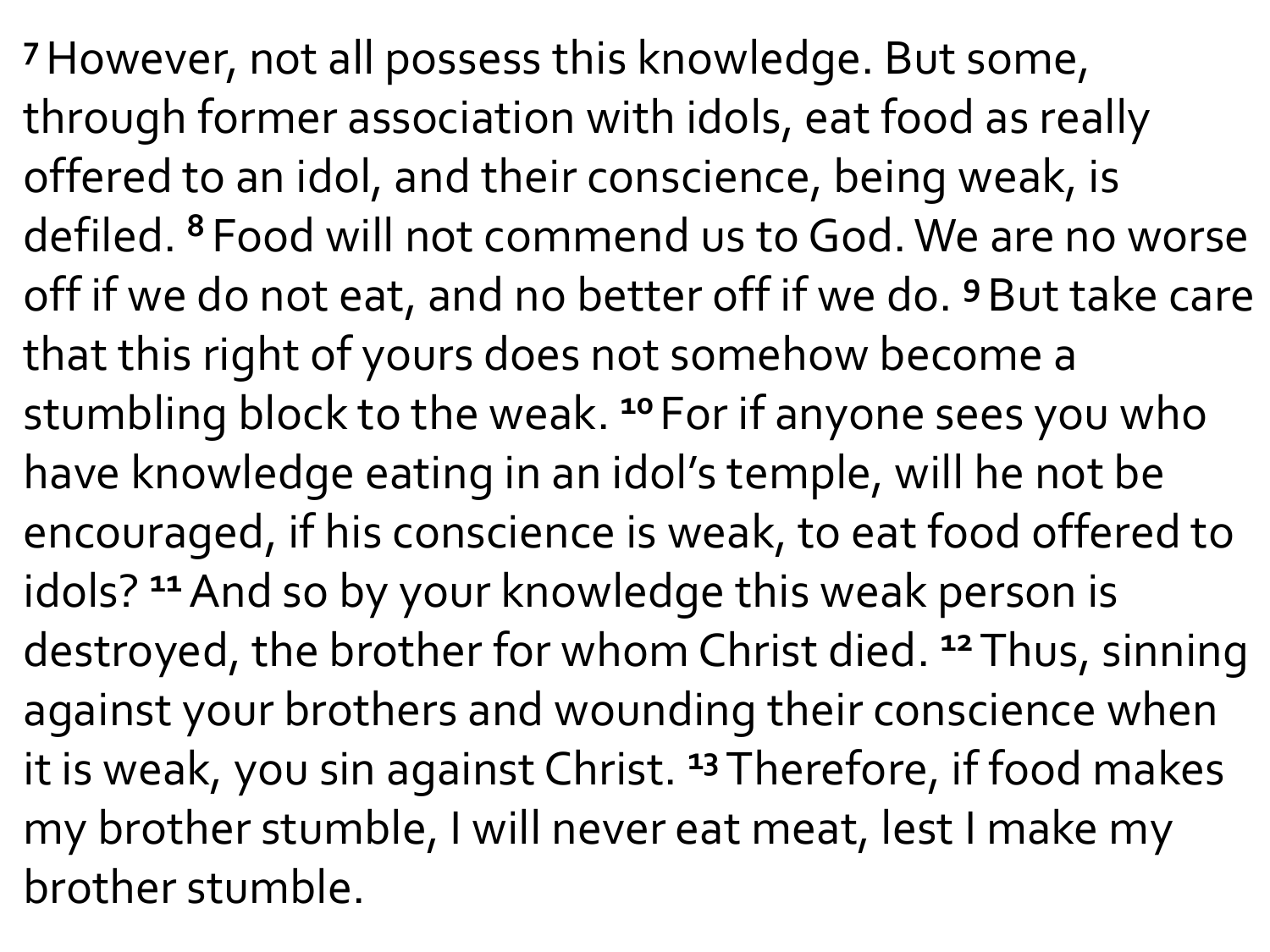### 1) Knowledge Puffs Up (verses 1-3)

*Love builds up… (Verse 1)*

*If a head full of knowledge isn't governed by a heart full of love, all you have is a swollen head. ~ David Jackman*

- *Known by God*
- **<sup>3</sup>***But if anyone loves God, he is known by God.*

*2 Timothy 2:19 But God's firm foundation stands, bearing this seal: "The Lord knows those who are his," and, "Let everyone who names the name of the Lord depart from iniquity."*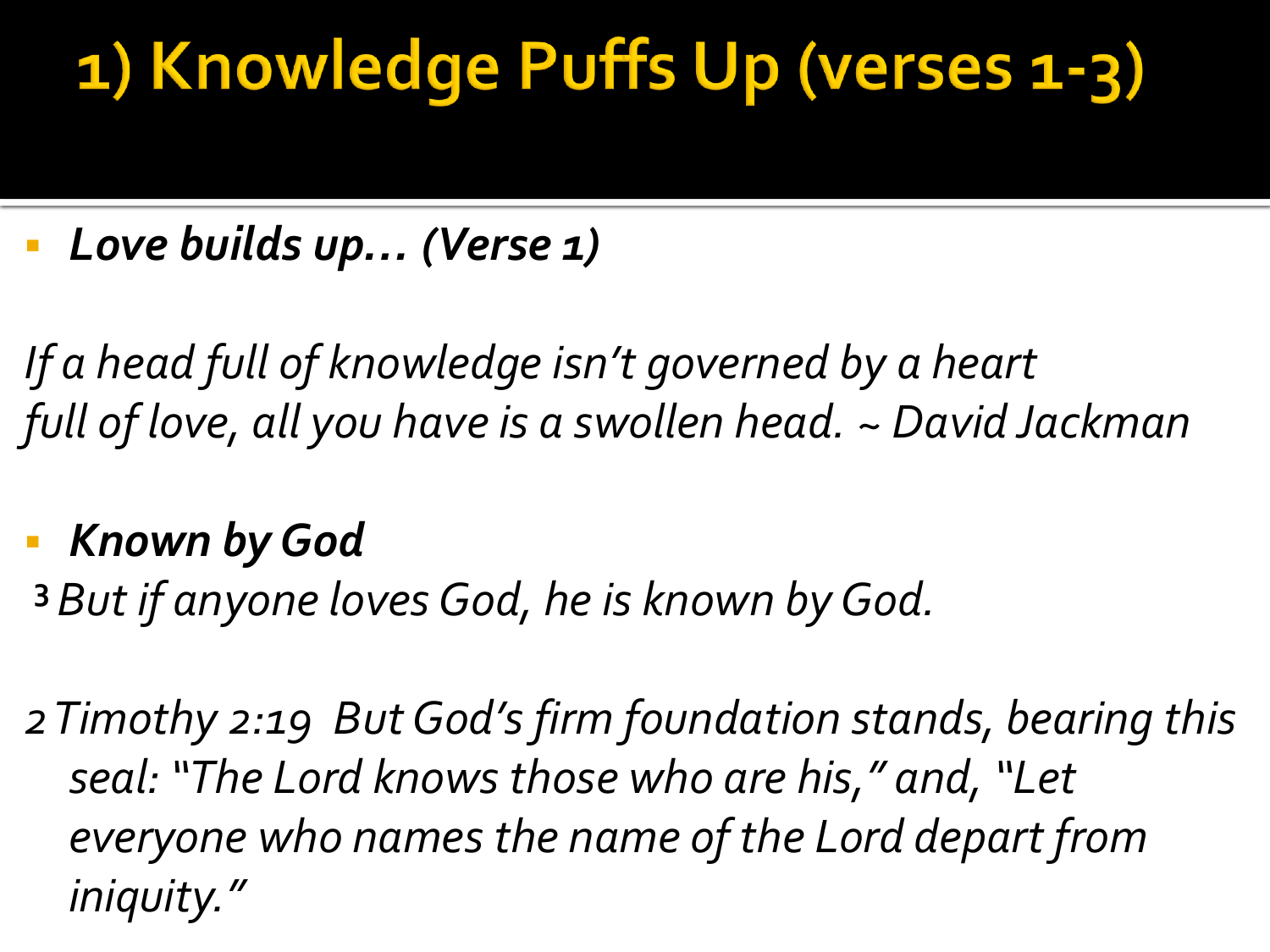### 2) Foundational Truth (verses 4-6)

### *There is no god but one*

**<sup>4</sup>**Therefore, as to the eating of food offered to idols, we know that "an idol has no real existence," and that "there is no God but one."

### *OneGod and One Lord Jesus*

*<sup>6</sup> yet for us there is one God, the Father, from whom are all things and for whom we exist, and one Lord, Jesus Christ, through whom are all things and through whom we exist.*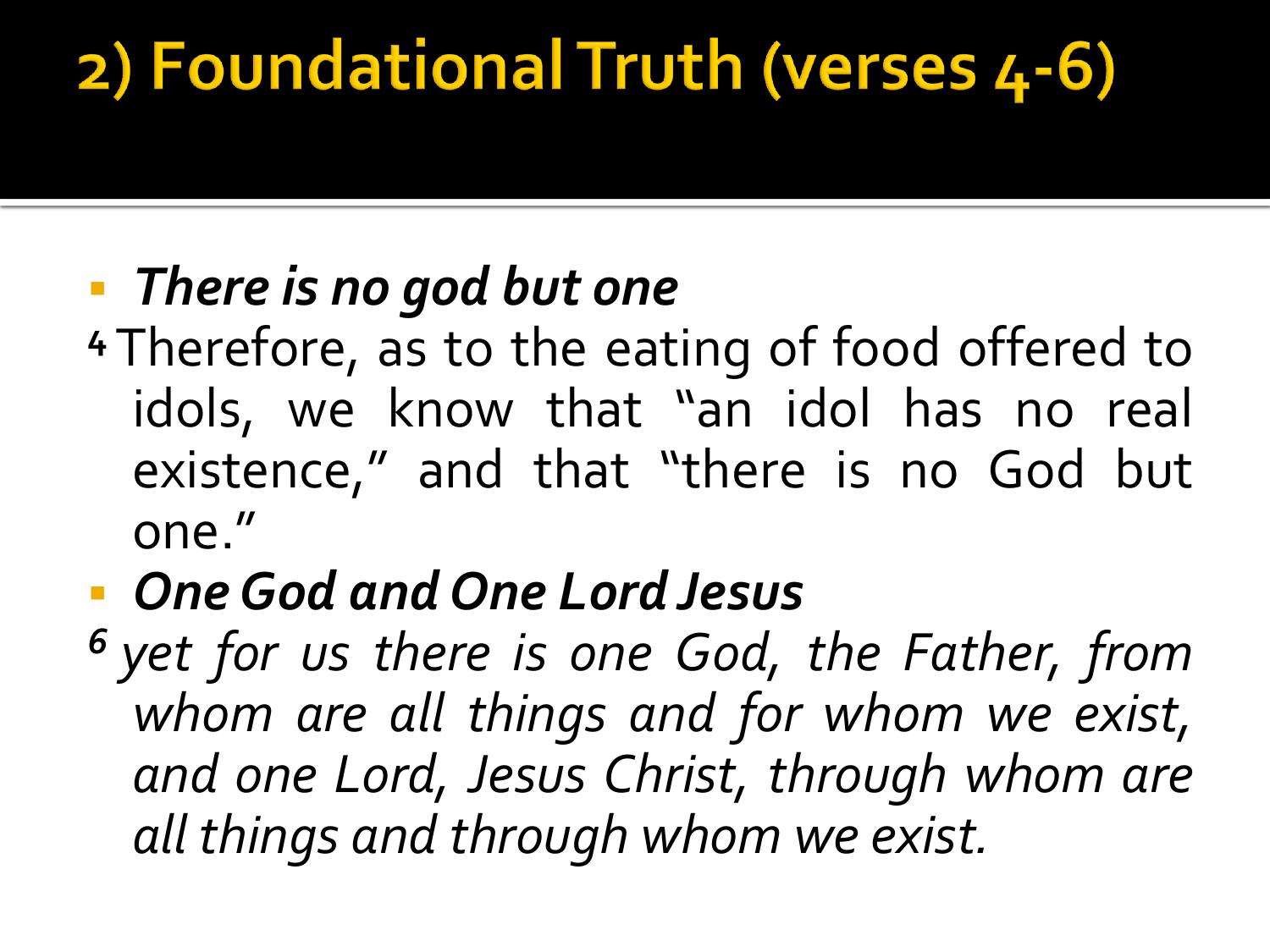### 2) Foundational Truth (verses 4-6)

Parallel verse in Colossians 1:15,16 *<sup>15</sup>He is the image of the invisible God, the firstborn of all creation. <sup>16</sup> For by him all things were created, in heaven and on earth, visible and invisible, whether thrones or dominions or rulers or authorities—all things were created through him and for him.*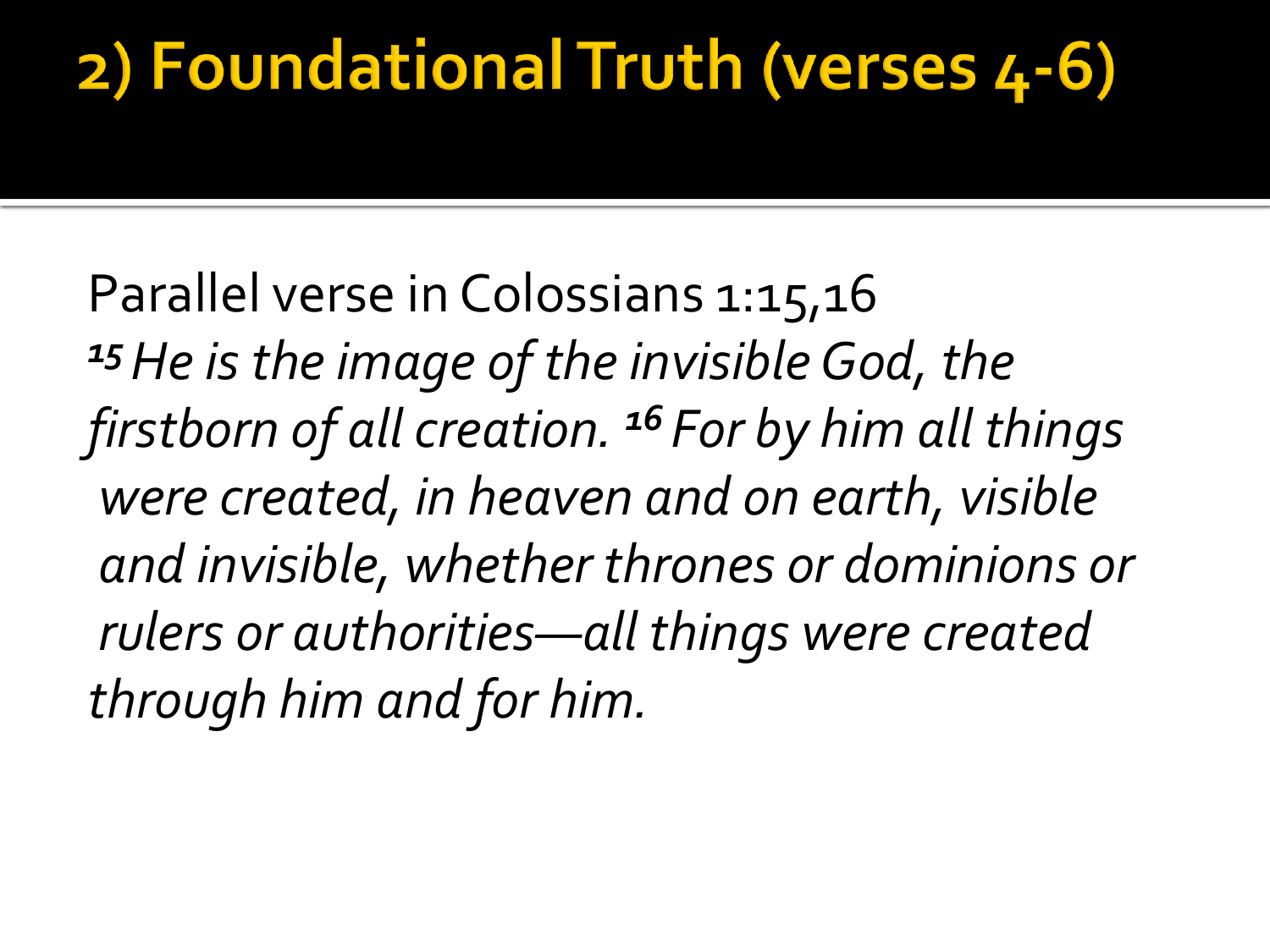# 3) Stumbling Block to the Weak (verses 7-10)

### *Conscience Defiled*

*<sup>7</sup>However, not all possess this knowledge. But some, through former association with idols, eat food as really offered to an idol, and their conscience, being weak, is defiled.*

### *Stumbling Block*

*<sup>9</sup>But take care that this right of yours does not somehow become a stumbling block to the weak.*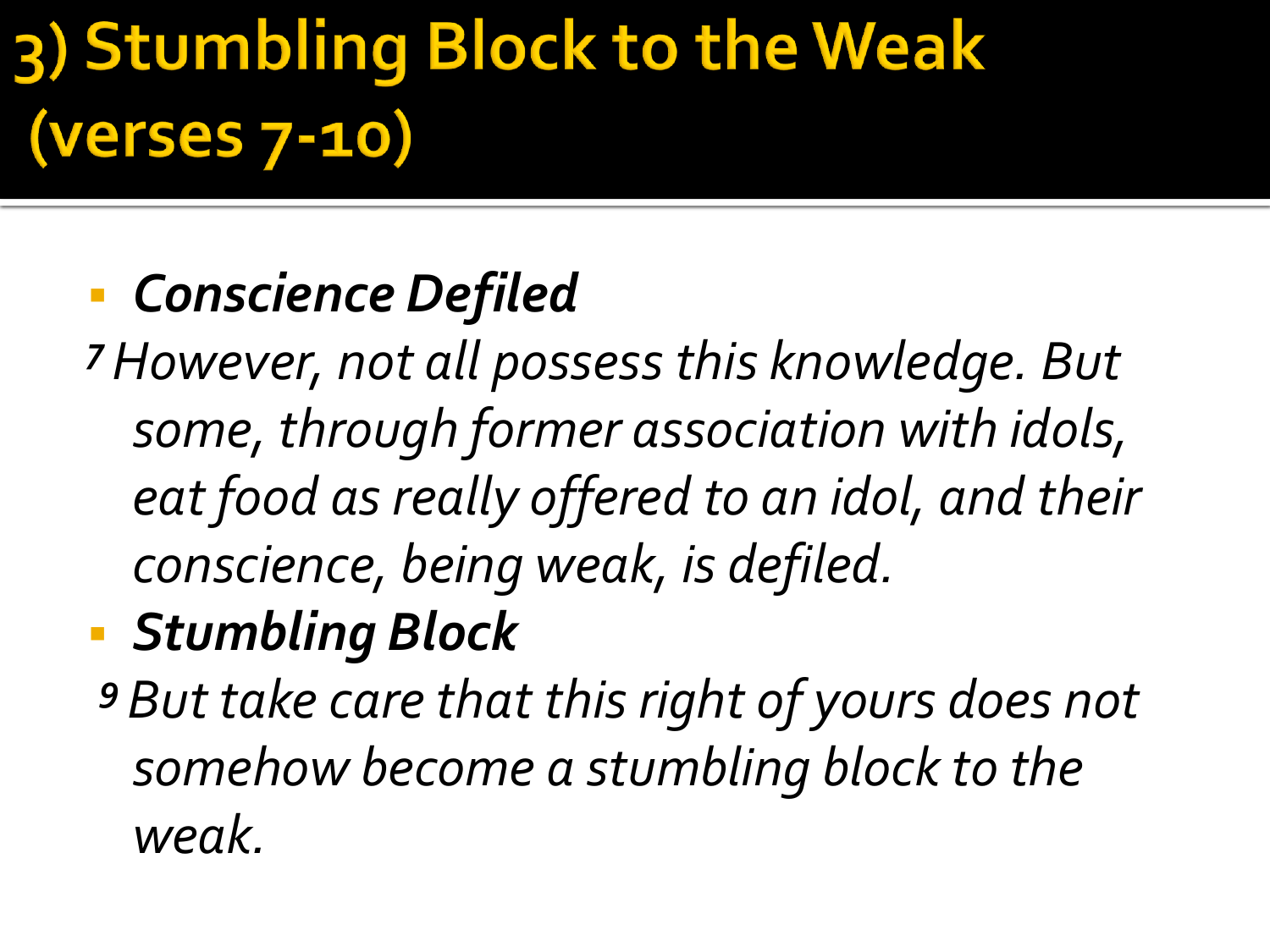#### 4) I will never , lest I make my brother stumble. (verses 11-13)

### *Destruction*

- *<sup>11</sup>And so by your knowledge this weak person is destroyed, the brother for whom Christ died.*
- *Sin Against Christ*
	- *<sup>12</sup> Thus, sinning against your brothers and wounding their conscience when it is weak, you sin against Christ.*

### *Never Eat Meat*

*<sup>13</sup> Therefore, if food makes my brother stumble, I will never eat meat, lest I make my brother stumble.*